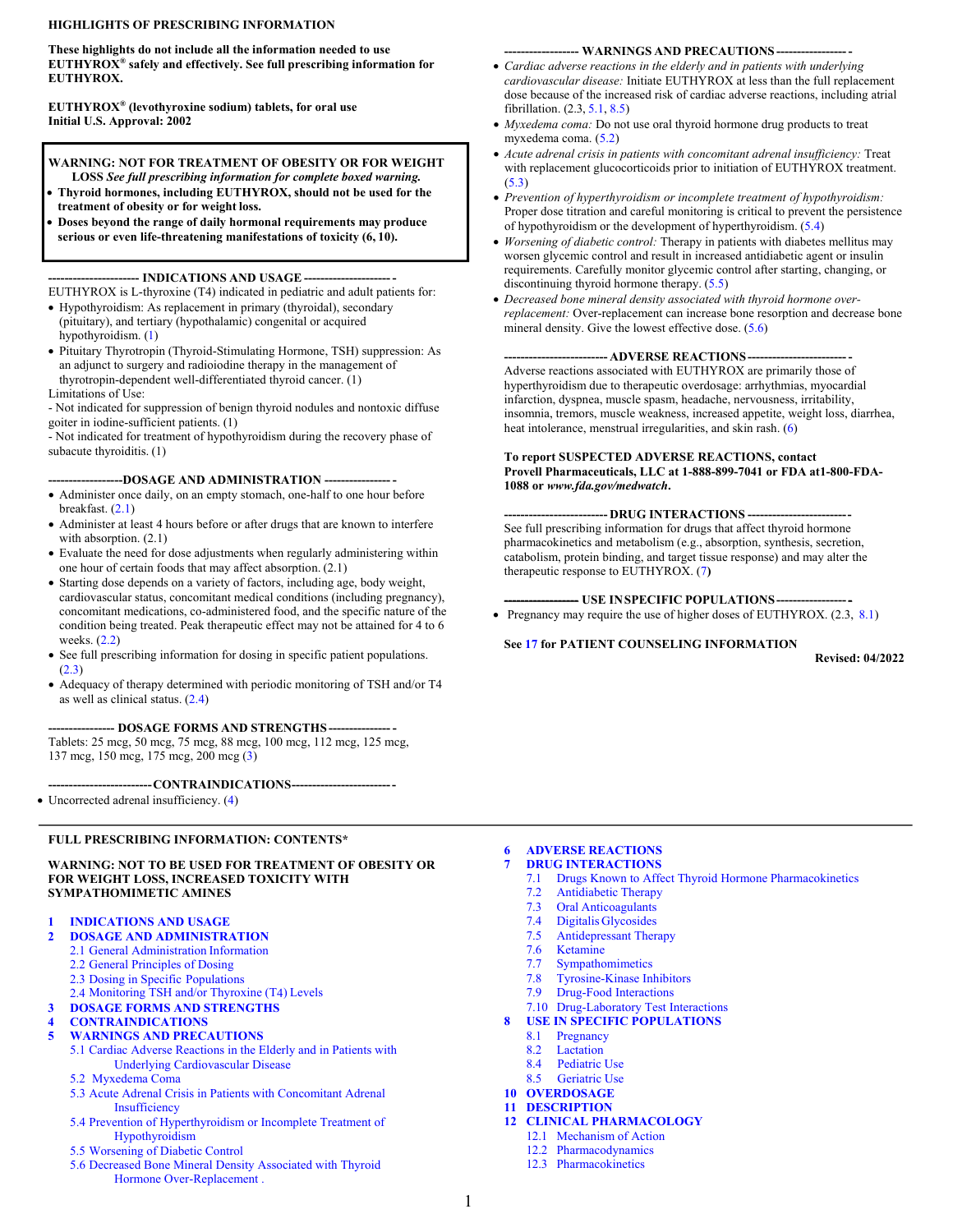# **13 [NONCLINICAL TOXICOLOGY](#page-15-1) 17 PATIENT COUNSELING INFORMATION** 13.1 [Carcinogenesis, Mutagenesis, Impairment of Fertility](#page-15-0)<br>16 HOW SUPPLIED/STORAGE AND HANDLING

**16 [HOW SUPPLIED/STORAGE AND HANDLING](#page-15-2)** \*Sections or subsections omitted from the full prescribing information are not listed.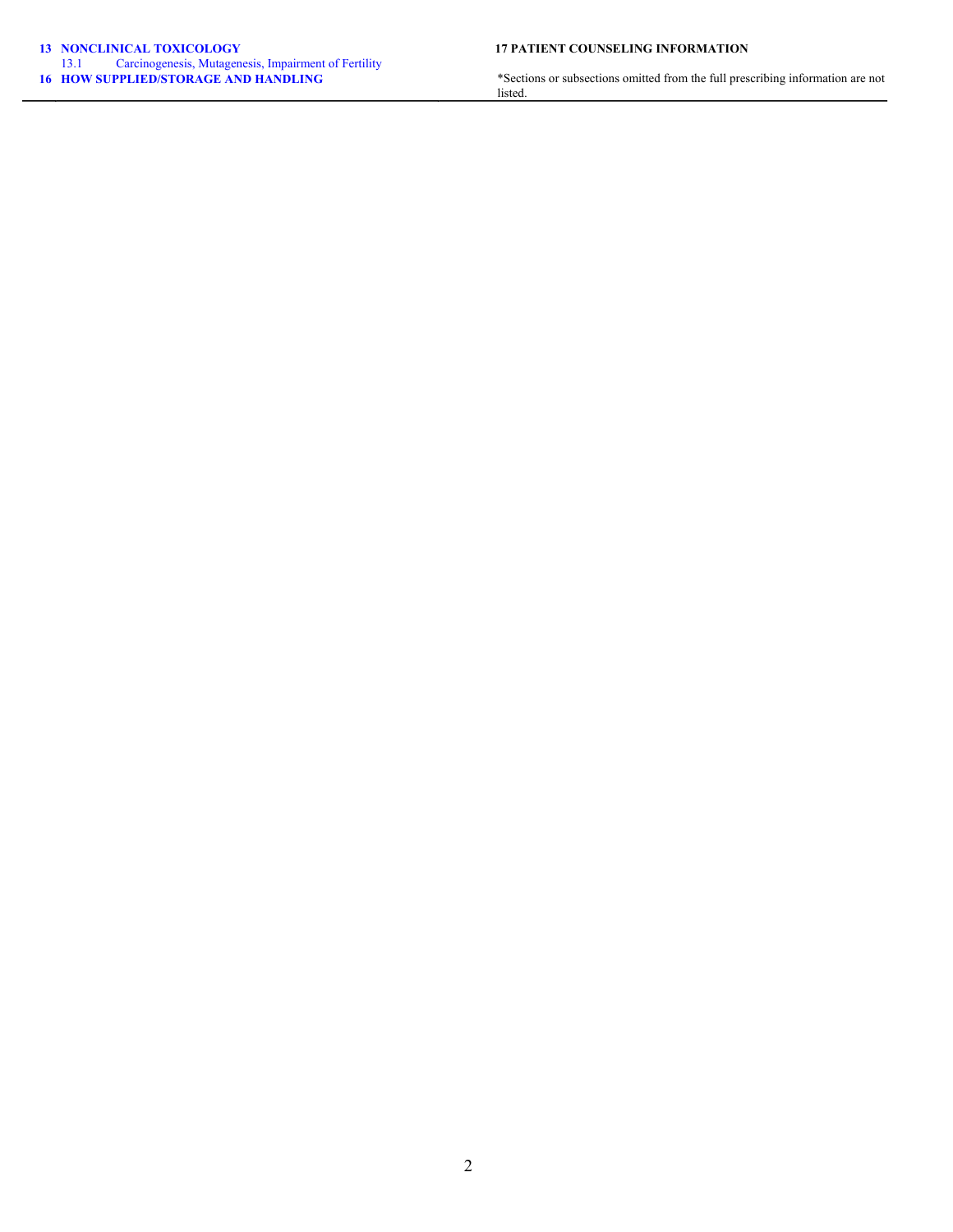### <span id="page-2-1"></span><span id="page-2-0"></span>**WARNING: NOT FOR TREATMENT OF OBESITY OR FOR WEIGHT LOSS**

- **Thyroid hormones, including EUTHYROX, either alone or with other therapeutic agents, should not be used for the treatment of obesity or for weight loss.**
- **In euthyroid patients, doses within the range of daily hormonal requirements are ineffective for weight reduction.**
- **Larger doses may produce serious or even life-threatening manifestations of toxicity, particularly when given in association with sympathomimetic amines such as those used for their anorectic effects** *[see Adverse Reactions (6), Drug Interactions [\(7.7\)](#page-11-3), and Overdosage ([10\)](#page-13-1)]***.**

# **1 INDICATIONS AND USAGE**

#### **Hypothyroidism**

EUTHYROX is indicated in pediatric and adult patients as a replacement therapy in primary (thyroidal), secondary (pituitary), and tertiary (hypothalamic) congenital or acquired hypothyroidism.

### **Pituitary Thyrotropin (Thyroid-Stimulating Hormone, TSH) Suppression**

EUTHYROX is indicated in pediatric and adult patients as an adjunct to surgery and radioiodine therapy in the management of thyrotropin-dependent well-differentiated thyroid cancer*.*

# Limitations of Use:

- EUTHYROX is not indicated for suppression of benign thyroid nodules and nontoxic diffuse goiter in iodine-sufficient patients as there are no clinical benefits and overtreatment with EUTHYROX may induce hyperthyroidism *[see Warnings and Precautions [\(5.4](#page-7-1))].*
- EUTHYROX is not indicated for treatment of hypothyroidism during the recovery phase of subacute thyroiditis.

# <span id="page-2-2"></span>**2 DOSAGE AND ADMINISTRATION**

#### **2.1 General Administration Information**

Administer EUTHYROX tablets orally as a single daily dose, on an empty stomach, one-half to one hour before breakfast.

Administer EUTHYROX at least 4 hours before or after drugs known to interfere with EUTHYROX absorption [see *Drug Interactions [\(7.1](#page-8-2))*].

Evaluate the need for dose adjustments when regularly administering within one hour of certain foods that may affect EUTHYROX absorption [see *Drug Interactions [\(7.9](#page-11-2)), Clinical Pharmacology ([12.3\)](#page-14-2)*].

Administer EUTHYROX to infants and children who cannot swallow intact tablets by crushing the tablet, suspending the freshly crushed tablet in a small amount (5 mL to 10 mL or 1 teaspoon to 2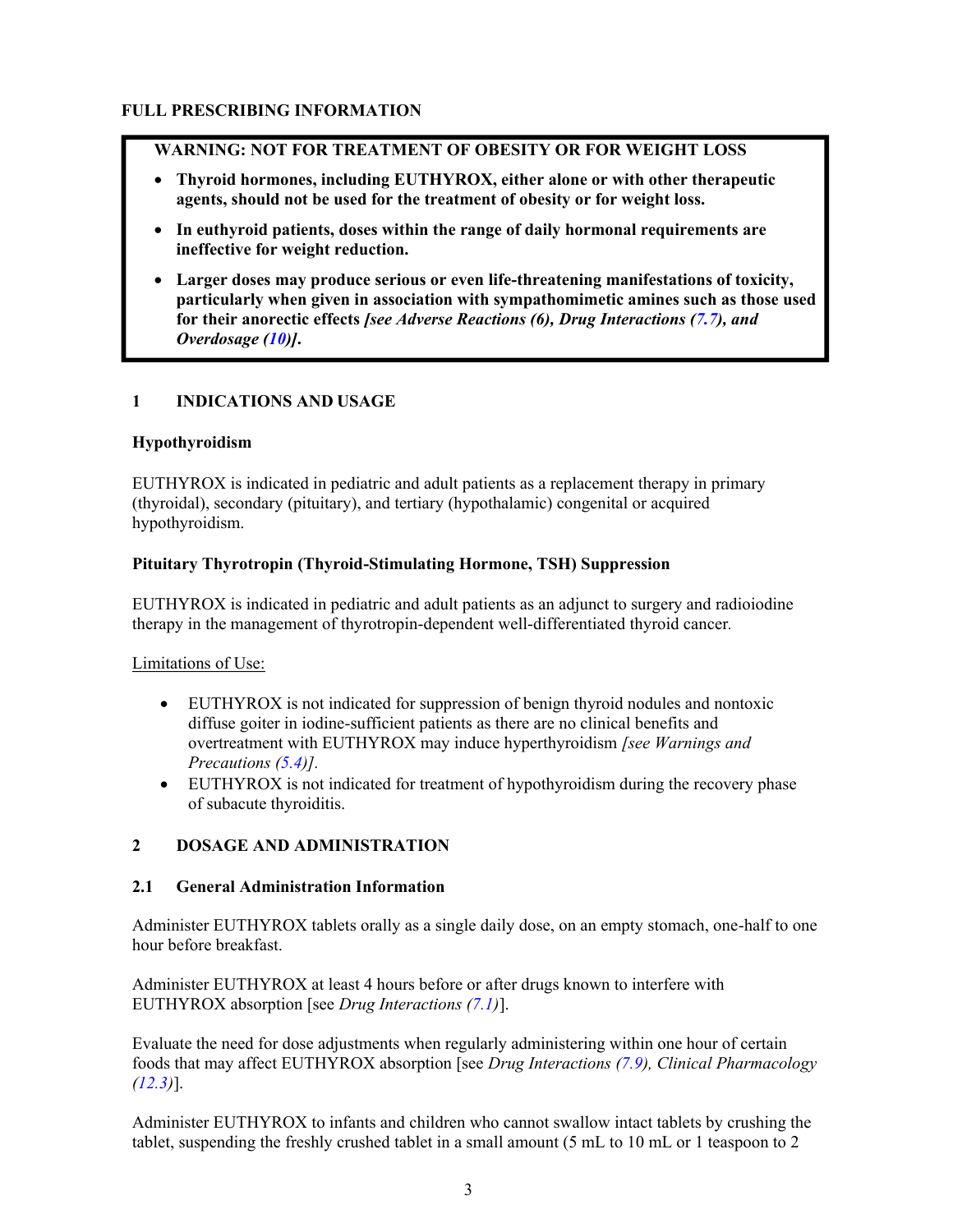<span id="page-3-0"></span>teaspoons) of water and immediately administering the suspension by spoon or dropper. Do not store the suspension. Do not administer in foods that decrease absorption of EUTHYROX, such as soybean-based infant formula [see *Drug Interactions [\(7.9](#page-11-2))*].

# **2.2 General Principles of Dosing**

The dose of EUTHYROX for hypothyroidism or pituitary TSH suppression depends on a variety of factors including: the patient's age, body weight, cardiovascular status, concomitant medical conditions (including pregnancy), concomitant medications, co-administered food and the specific nature of the condition being treated [see *Dosage and Administration (2.3), Warnings and Precautions (5), Drug Interactions (7)*]. Dosing must be individualized to account for these factors and dose adjustments made based on periodic assessment of the patient's clinical response and laboratory parameters [see *Dosage and Administration [\(2.4](#page-5-1))*].

The peak therapeutic effect of a given dose of EUTHYROX may not be attained for 4 to 6 weeks.

# <span id="page-3-1"></span>**2.3 Dosing in Specific Populations**

# *Primary Hypothyroidism in Adults and in Adolescents in Whom Growth and Puberty Are Complete*

Start EUTHYROX at the full replacement dose in otherwise healthy, non-elderly individuals who have been hypothyroid for only a short time (such as a few months). The average full replacement dose of EUTHYROX is approximately 1.6 mcg per kg per day (for example: 100 mcg per day to 125 mcg per day for a 70 kg adult).

Adjust the dose by 12.5 mcg to 25 mcg increments every 4 to 6 weeks until the patient is clinically euthyroid and the serum TSH returns to normal. Doses greater than 200 mcg per day are seldom required. An inadequate response to daily doses of greater than 300 mcg per day is rare and may indicate poor compliance, malabsorption, drug interactions, or a combination of these factors.

For elderly patients or patients with underlying cardiac disease, start with a dose of 12.5 mcg per day to 25 mcg per day. Increase the dose every 6 to 8 weeks, as needed until the patient is clinically euthyroid and the serum TSH returns to normal. The full replacement dose of EUTHYROX may be less than 1 mcg per kg per day in elderlypatients.

In patients with severe longstanding hypothyroidism, start with a dose of 12.5 mcg per day to 25 mcg per day. Adjust the dose in 12.5 mcg to 25 mcg increments every 2 to 4 weeks until the patient is clinically euthyroid and the serum TSH level is normalized.

# *Secondary or Tertiary Hypothyroidism*

Start EUTHYROX at the full replacement dose in otherwise healthy, non-elderly individuals. Start with a lower dose in elderly patients, patients with underlying cardiovascular disease or patients with severe longstanding hypothyroidism as described above. Serum TSH is not a reliable measure of EUTHYROX dose adequacy in patients with secondary or tertiary hypothyroidism and should not be used to monitor therapy. Use the serum free-T4 (L-thyroxine) level to monitor adequacy of therapy in this patient population. Titrate EUTHYROX dosing per above instructions until the patient is clinically euthyroid and the serum free-T4 level is restored to the upper half of the normal range.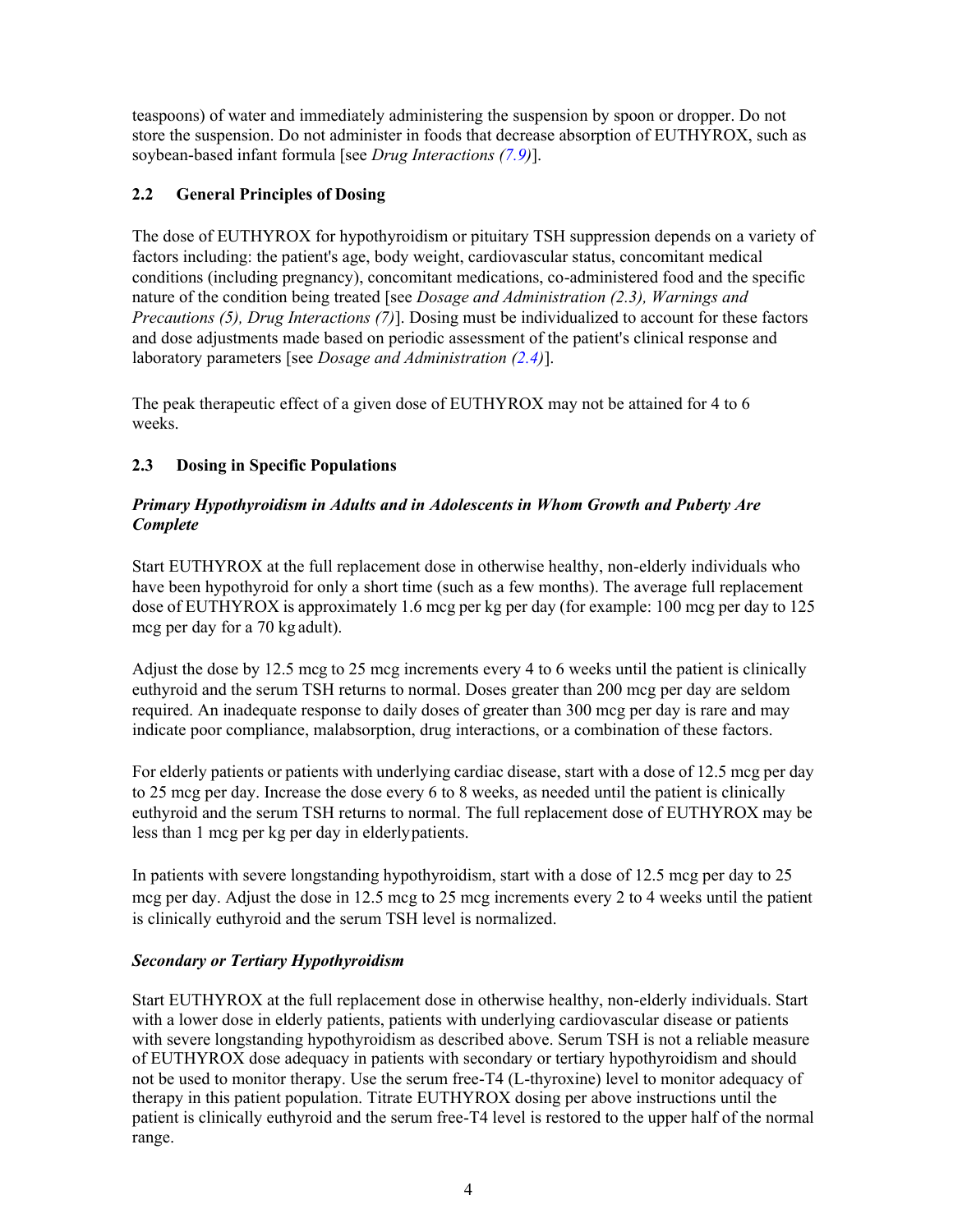# *Pediatric Dosage - Congenital or Acquired Hypothyroidism*

The recommended daily dose of EUTHYROX in pediatric patients with hypothyroidism is based on body weight and changes with age as described in Table 1. Start EUTHYROX at the full daily dose in most pediatric patients. Start at a lower starting dose in newborns (0 to 3 months) at risk for cardiac failure and in children at risk for hyperactivity (see below). Monitor for clinical and laboratory response [see *Dosage and Administration ([2.4](#page-5-1))*].

| AGE                                                        | Daily Dose Per Kg Body Weight <sup>a</sup> |  |  |  |
|------------------------------------------------------------|--------------------------------------------|--|--|--|
| $0$ to 3 months                                            | 10 mcg/kg daily to 15 mcg/kg daily         |  |  |  |
| 3 to 6 months                                              | 8 mcg/kg daily to 10 mcg/kg daily          |  |  |  |
| 6 to 12 months                                             | 6 mcg/kg daily to 8 mcg/kg daily           |  |  |  |
| 1 to 5 years                                               | 5 mcg/kg daily to 6 mcg/kg daily           |  |  |  |
| 6 to 12 years                                              | 4 mcg/kg daily to 5 mcg/kg daily           |  |  |  |
| Greater than 12 years but growth and puberty<br>incomplete | 2 mcg/kg daily to 3 mcg/kg daily           |  |  |  |
| Growth and puberty complete                                | 1.6 mcg/kg daily                           |  |  |  |

**Table 1. EUTHROX Dosing Guidelines for Pediatric Hypothyroidism**

a. The dose should be adjusted based on clinical response and laboratory parameters [see *Dosage and Administration (2.4), Use in Specific Populations ([8.4](#page-12-1))*]

#### *Newborns (0 to 3 months) at Risk for Cardiac Failure*:

Consider a lower starting dose in newborns at risk for cardiac failure. Increase the dose every 4 to 6 weeks as needed based on clinical and laboratory response.

#### *Pediatric Patients at Risk for Hyperactivity:*

To minimize the risk of hyperactivity in pediatric patients, start at one-fourth the recommended full replacement dose, and increase on a weekly basis by one-fourth the full recommended replacement dose until the full recommended replacement dose is reached.

#### *Pregnancy*

*Pre-existing Hypothyroidism:* EUTHYROX dose requirements may increase during pregnancy. Measure serum TSH and free-T4 as soon as pregnancy is confirmed and, at a minimum, during each trimester of pregnancy. In patients with primary hypothyroidism, maintain serum TSH in the trimester-specific reference range. For patients with serum TSH above the normal trimester-specific range, increase the dose of EUTHYROX by 12.5 mcg daily to 25 mcg daily and measure TSH every 4 weeks until a stable EUTHYROX dose is reached and serum TSH is within the normal trimester-specific range. Reduce EUTHYROX dosage to pre-pregnancy levels immediately after delivery and measure serum TSH levels 4 to 8 weeks postpartum to ensure EUTHYROX dose is appropriate.

*New Onset Hypothyroidism:* Normalize thyroid function as rapidly as possible. In patients with moderate to severe signs and symptoms of hypothyroidism, start EUTHYROX at the full replacement dose (1.6 mcg per kg body weight per day). In patients with mild hypothyroidism (TSH less than 10 mIU per liter) start EUTHYROX at 1 mcg per kg body weight per day. Evaluate serum TSH every 4 weeks and adjust EUTHYROX dosage until a serum TSH is within the normal trimester-specific range [see *Use in Specific Populations ([8.1](#page-11-4))*].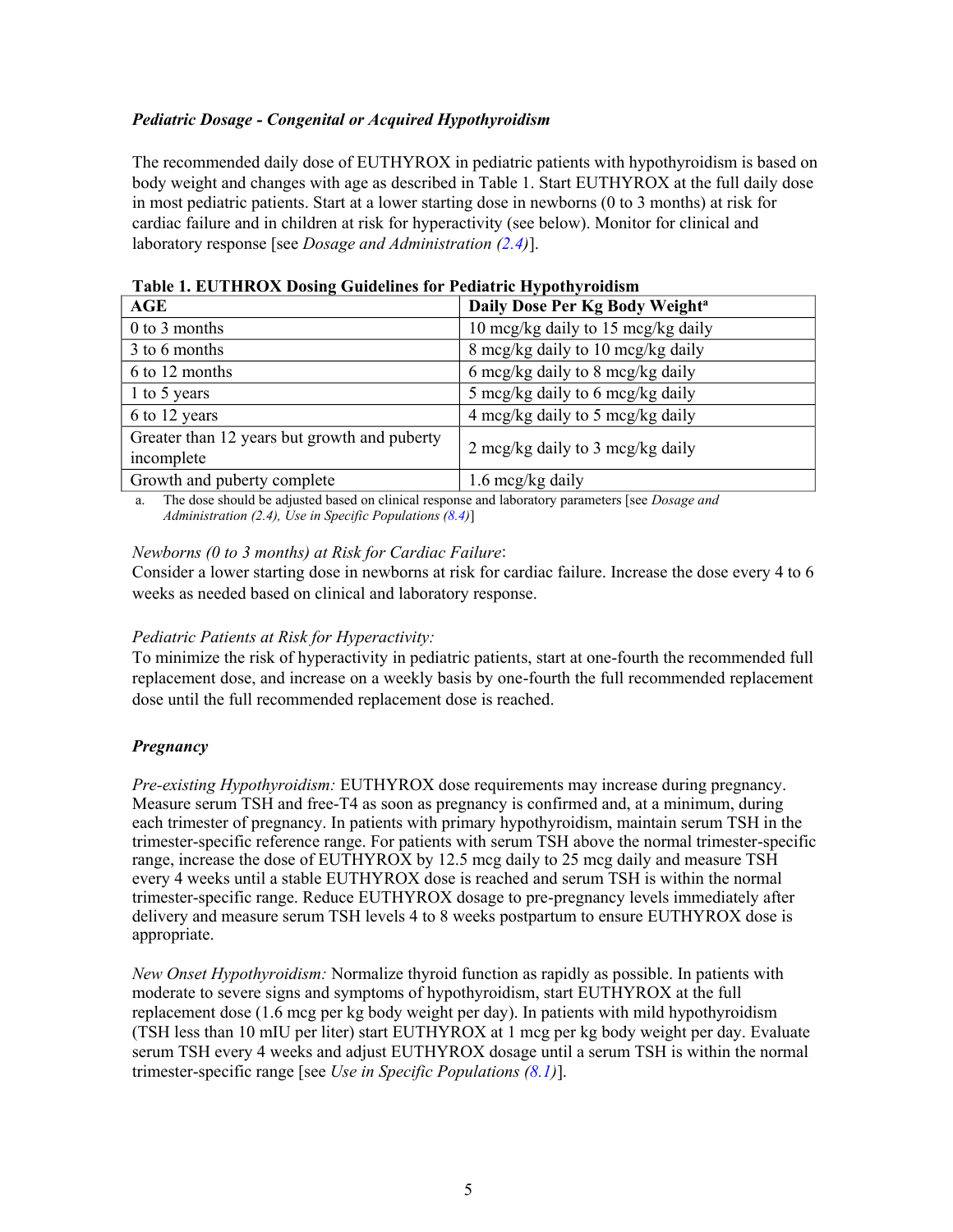# <span id="page-5-0"></span>*TSH Suppression in Well-Differentiated Thyroid Cancer*

The dose of EUTHYROX should target TSH levels within the desired therapeutic range. This may require a EUTHYROX dose of greater than 2 mcg per kg per day, depending on the target level for TSH suppression.

# <span id="page-5-1"></span>**2.4 Monitoring TSH and/or Thyroxine (T4) Levels**

Assess the adequacy of therapy by periodic assessment of laboratory tests and clinical evaluation. Persistent clinical and laboratory evidence of hypothyroidism despite an apparent adequate replacement dose of EUTHYROX may be evidence of inadequate absorption, poor compliance, drug interactions, or a combination of these factors.

# *Adults*

In adult patients with primary hypothyroidism, monitor serum TSH levels after an interval of 6 to 8 weeks after any change in dose. In patients on a stable and appropriate replacement dose, evaluate clinical and biochemical response every 6 to 12 months and whenever there is a change in the patient's clinical status.

# *Pediatrics*

In patients with congenital hypothyroidism, assess the adequacy of replacement therapy by measuring both serum TSH and total or free-T4. Monitor TSH and total or free-T4 in children as follows: 2 and 4 weeks after the initiation of treatment, 2 weeks after any change in dosage, and then every 3 to 12 months thereafter following dose stabilization until growth is completed. Poor compliance or abnormal values may necessitate more frequent monitoring. Perform routine clinical examination, including assessment of development, mental and physical growth, and bone maturation, at regular intervals.

While the general aim of therapy is to normalize the serum TSH level, TSH may not normalize in some patients due to *in utero* hypothyroidism causing a resetting of pituitary-thyroid feedback. Failure of the serum T4 to increase into the upper half of the normal range within 2 weeks of initiation of EUTHYROX therapy and/or of the serum TSH to decrease below 20 mIU per liter within 4 weeks may indicate the child is not receiving adequate therapy. Assess compliance, dose of medication administered, and method of administration prior to increasing the dose of EUTHYROX [see *Warnings and Precautions (5.4)* and *Use in Specific Populations [\(8.4\)](#page-12-1)])*].

# *Secondary and Tertiary Hypothyroidism*

Monitor serum free-T4 levels and maintain in the upper half of the normal range in these patients.

# **3 DOSAGE FORMS AND STRENGTHS**

EUTHYROX tablets are uncoated, off-white, round and flat on both sides with a beveled edge, and a dividing score on both sides available as: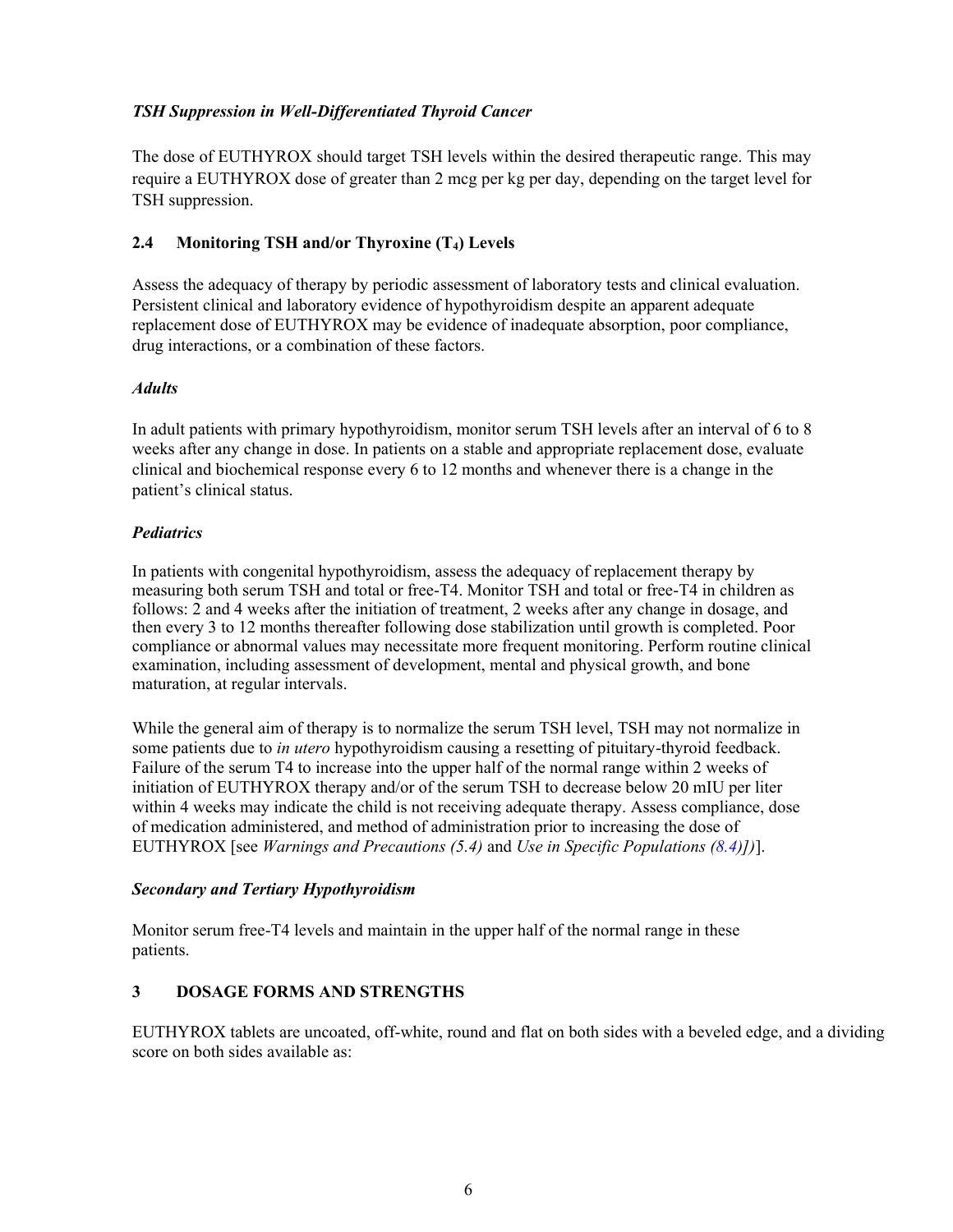<span id="page-6-1"></span><span id="page-6-0"></span>

| <b>Tablet Strength</b> | <b>Tablet Markings</b> |
|------------------------|------------------------|
| 25 mcg                 | "EM" and "25"          |
| 50 mcg                 | "EM" and "50"          |
| 75 meg                 | "EM" and "75"          |
| 88 mcg                 | "EM" and "88"          |
| $100 \text{ mg}$       | "EM" and "100"         |
| 112 mcg                | "EM" and "112"         |
| $125 \text{ meg}$      | "EM" and "125"         |
| $137 \text{ meg}$      | "EM" and "137"         |
| 150 mcg                | "EM" and "150"         |
| 175 mcg                | "EM" and "175"         |
| $200$ mcg              | "EM" and "200"         |

# <span id="page-6-2"></span>**4 CONTRAINDICATIONS**

EUTHYROX is contraindicated in patients with uncorrected adrenal insufficiency [*see Warnings and Precautions (5.3)].*

#### <span id="page-6-4"></span><span id="page-6-3"></span>**5 WARNINGS AND PRECAUTIONS**

#### **5.1 Cardiac Adverse Reactions in the Elderly and in Patients with Underlying Cardiovascular Disease**

Overtreatment with levothyroxine may cause an increase in heart rate, cardiac wall thickness, and cardiac contractility and may precipitate angina or arrhythmias, particularly in patients with cardiovascular disease and in elderly patients. Initiate EUTHYROX therapy in this population at lower doses than those recommended in younger individuals or in patients without cardiac disease [see *Dosage and Administration [\(2.3](#page-3-1)), Use in Specific Populations [\(8.5](#page-13-2))*].

Monitor for cardiac arrhythmias during surgical procedures in patients with coronary artery disease receiving suppressive EUTHYROX therapy. Monitor patients receiving concomitant EUTHYROX and sympathomimetic agents for signs and symptoms of coronary insufficiency. If cardiovascular symptoms develop or worsen, reduce or withhold the EUTHYROX dose for one week and restart at a lower dose.

#### **5.2 Myxedema Coma**

Myxedema coma is a life-threatening emergency characterized by poor circulation and hypometabolism, and may result in unpredictable absorption of levothyroxine sodium from the gastrointestinal tract. Use of oral thyroid hormone drug products is not recommended to treat myxedema coma. Administer thyroid hormone products formulated for intravenous administration to treat myxedema coma.

#### **5.3 Acute Adrenal Crisis in Patients with Concomitant Adrenal Insufficiency**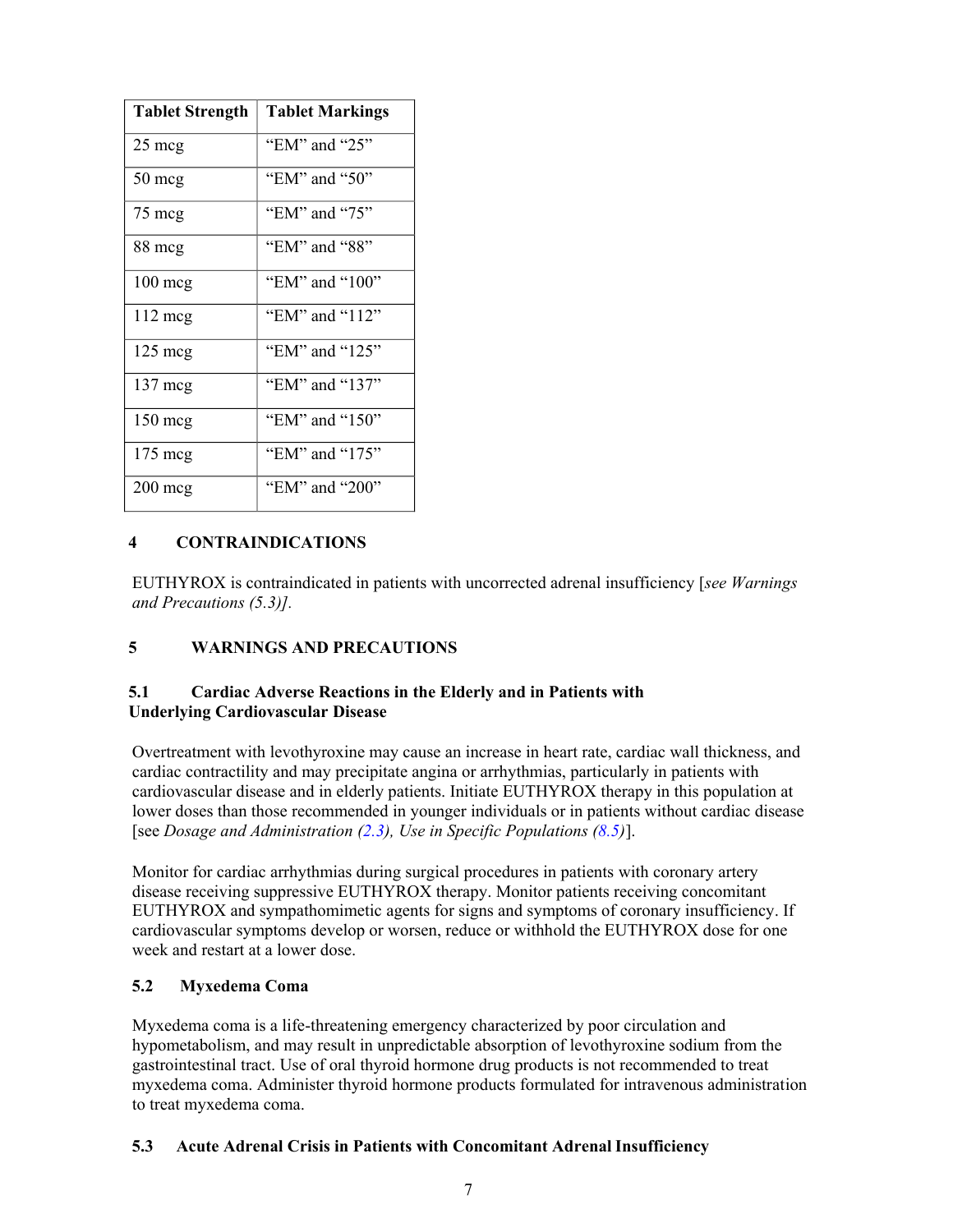<span id="page-7-0"></span>Thyroid hormone increases metabolic clearance of glucocorticoids. Initiation of thyroid hormone therapy prior to initiating glucocorticoid therapy may precipitate an acute adrenal crisis in patientswith adrenal insufficiency. Treat patients with adrenal insufficiency with replacement glucocorticoids prior to initiating treatment with EUTHYROX [see *Contraindications [\(4\)](#page-6-2)*].

# <span id="page-7-1"></span>**5.4 Prevention of Hyperthyroidism or Incomplete Treatment of Hypothyroidism**

EUTHYROX has a narrow therapeutic index. Over- or under-treatment with EUTHYROX may have negative effects on growth and development, cardiovascular function, bone metabolism, reproductive function, cognitive function, emotional state, gastrointestinal function, and on glucose and lipid metabolism. Titrate the dose of EUTHYROX carefully and monitor response to titration to avoid these effects [see *Dosage and Administration [\(2.4](#page-5-1))*]. Monitor for the presence of drug or food interactions when using EUTHYROX and adjust the dose as necessary [see *Drug Interactions ([7](#page-8-3)), Clinical Pharmacology ([12.3\)](#page-14-2)*].

### <span id="page-7-2"></span>**5.5 Worsening of Diabetic Control**

Addition of levothyroxine therapy in patients with diabetes mellitus may worsen glycemic control and result in increased antidiabetic agent or insulin requirements. Carefully monitor glycemic control after starting, changing, or discontinuing EUTHYROX [see *Drug Interactions ([7.2\)](#page-10-1)*].

### **5.6 Decreased Bone Mineral Density Associated with Thyroid Hormone Over-Replacement**

Increased bone resorption and decreased bone mineral density may occur as a result of levothyroxine over-replacement, particularly in post-menopausal women. The increased bone resorption may be associated with increased serum levels and urinary excretion of calcium and phosphorous, elevations in bone alkaline phosphatase, and suppressed serum parathyroid hormone levels. Administer the minimum dose of EUTHYROX that achieves the desired clinical and biochemical response to mitigate against this risk.

# **6 ADVERSE REACTIONS**

Adverse reactions associated with EUTHYROX therapy are primarily those of hyperthyroidism due to therapeutic overdosage [see *Warnings and Precautions [\(5\)](#page-6-3), Overdosage [\(10](#page-13-1))*]. They include the following:

- *General:* fatigue, increased appetite, weight loss, heat intolerance, fever, excessive sweating
- *Central Nervous System:* headache, hyperactivity, nervousness, anxiety, irritability, emotional lability, insomnia
- *Musculoskeletal:* tremors, muscular weakness and cramps
- *Cardiovascular:* palpitations, tachycardia, arrhythmias, increased pulse and blood pressure, heart failure, angina, myocardial infarction, cardiac arrest
- *Respiratory:* dyspnea
- *Gastrointestinal:* diarrhea, vomiting, abdominal cramps and elevations in liver function tests
- *Dermatologic:* hair loss, flushing, rash
- *Endocrine:* decreased bone mineral density
- *Reproductive:* menstrual irregularities, impaired fertility

Seizures have been reported rarely with levothyroxine therapy. **Adverse Reactions in Pediatric Patients**

Pseudotumor cerebri and slipped capital femoral epiphysis have been reported in pediatric patients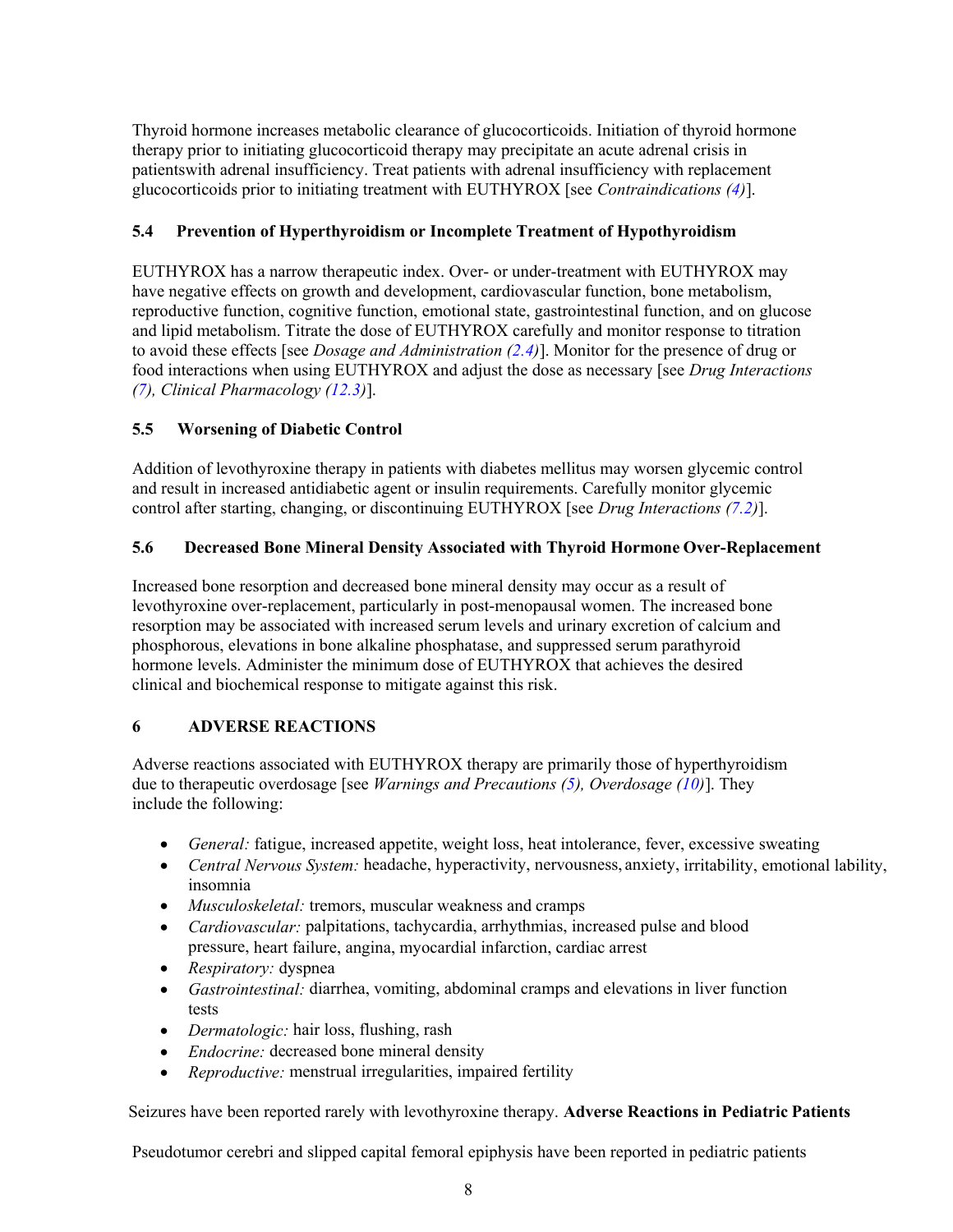<span id="page-8-1"></span><span id="page-8-0"></span>receiving levothyroxine therapy. Overtreatment may result in craniosynostosis in infants and premature closure of the epiphyses in pediatric patients with resultant compromised adult height.

## **Hypersensitivity Reactions**

Hypersensitivity reactions to inactive ingredients have occurred in patients treated with thyroid hormone products. These include urticaria, pruritus, skin rash, flushing, angioedema, various gastrointestinal symptoms (abdominal pain, nausea, vomiting and diarrhea), fever, arthralgia, serum sickness and wheezing. Hypersensitivity to levothyroxine itself is not known to occur.

## <span id="page-8-3"></span><span id="page-8-2"></span>**7 DRUG INTERACTIONS**

### **7.1 Drugs Known to Affect Thyroid Hormone Pharmacokinetics**

Many drugs can exert effects on thyroid hormone pharmacokinetics (e.g. absorption, synthesis, secretion, catabolism, protein binding, and target tissue response) and may alter the therapeutic response to EUTHYROX (see Tables  $2 - 5$  $2 - 5$ ).

| Table 2: Drugs That May Decrease T4 Absorption (Hypothyroidism) |  |
|-----------------------------------------------------------------|--|
|-----------------------------------------------------------------|--|

Potential impact: Concurrent use may reduce the efficacy of EUTHYROX by binding and delaying orpreventing absorption, potentially resulting in hypothyroidism

| <b>Drug or Drug Class</b>                                                                                                                                            | <b>Effect</b>                                                                                                                                                                                                                                                                |  |  |
|----------------------------------------------------------------------------------------------------------------------------------------------------------------------|------------------------------------------------------------------------------------------------------------------------------------------------------------------------------------------------------------------------------------------------------------------------------|--|--|
| Calcium Carbonate<br>Ferrous Sulfate                                                                                                                                 | Calcium carbonate may form an insoluble chelate<br>with levothyroxine, and ferrous sulfate likely forms<br>a ferric-thyroxine complex. Administer<br>EUTHYROX at least 4 hours apart from these<br>agents.                                                                   |  |  |
| Orlistat                                                                                                                                                             | Monitor patients treated concomitantly with<br>orlistat and EUTHYROX for changes in<br>thyroid function.                                                                                                                                                                     |  |  |
| <b>Bile Acid Sequestrants</b><br><b>Bile Acid Sequestrants</b><br>-Colesevelam<br>-Cholestyramine<br>-Colestipol<br>Ion Exchange Resins<br>-Kayexalate<br>-Sevelamer | Bile acid sequestrants and ion exchange<br>resins are known to decrease levothyroxine<br>absorption.<br>Administer EUTHYROX at least 4 hours<br>prior to these drugs or monitor thyrotropin<br>(TSH) levels.                                                                 |  |  |
| Other drugs:<br>Proton Pump Inhibitors Sucralfate<br>Antacids<br>Aluminum & Magnesium Hydroxides<br>Simethicone                                                      | Gastric acidity is an essential requirement for<br>adequate absorption of levothyroxine. Sucralfate,<br>antacids and proton pump inhibitors may cause<br>hypochlorhydria, affect intragastric pH, and<br>reduce levothyroxine absorption. Monitor<br>patients appropriately. |  |  |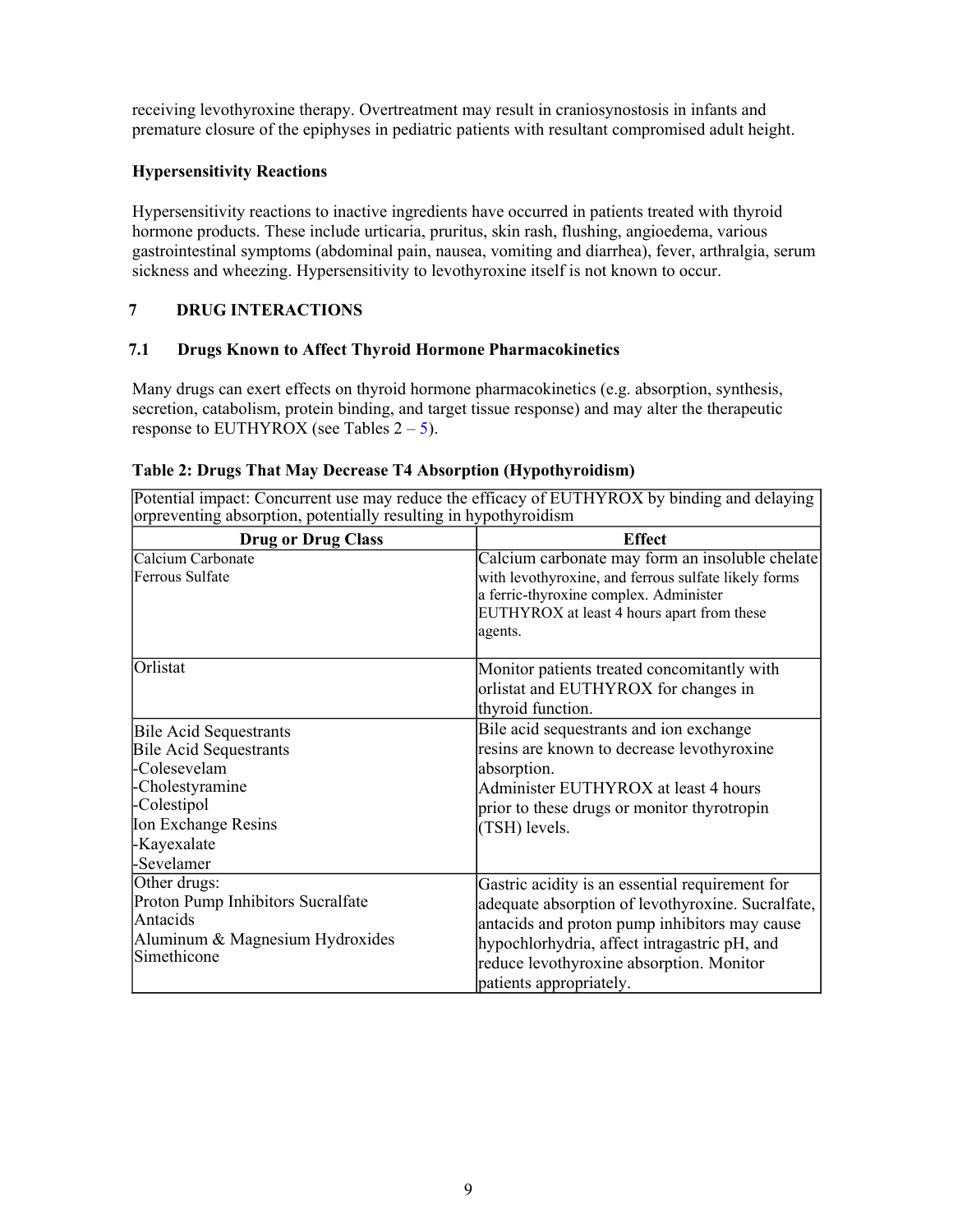### **Table 3: Drugs That May Alter T4 and Triiodothyronine (T3) Serum Transport Without Affecting Free-Thyroxine (FT4) Concentration (Euthyroidism)**

| <b>Drug or Drug Class</b>               | <b>Effect</b>                                                                                |  |
|-----------------------------------------|----------------------------------------------------------------------------------------------|--|
| Clofibrate                              | These drugs may increase serum thyroxine-binding                                             |  |
| Estrogen-containing oral contraceptives | globulin (TBG) concentration.                                                                |  |
| Estrogens (oral)                        |                                                                                              |  |
| Heroin / Methadone                      |                                                                                              |  |
| 5-Fluorouracil                          |                                                                                              |  |
| Mitotane                                |                                                                                              |  |
| Tamoxifen                               |                                                                                              |  |
| Androgens / Anabolic                    | These drugs may decrease serum TBG concentration.                                            |  |
| Steroids Asparaginase                   |                                                                                              |  |
| Glucocorticoids                         |                                                                                              |  |
| Slow-Release Nicotinic Acid             |                                                                                              |  |
|                                         | Potential impact (below): Administration of these agents with EUTHYROX results in an initial |  |
| ltransient                              |                                                                                              |  |
|                                         | increase in FT4. Continued administration results in a decrease in serum T4 and normal FT4   |  |
| and TSH concentrations.                 |                                                                                              |  |
| Salicylates ( $> 2$ g/day)              | Salicylates inhibit binding of T4 and T3 to TBG and                                          |  |
|                                         | transthyretin. An initial increase in serum FT4 is                                           |  |
|                                         | followed by return of FT4 to normal levels with                                              |  |
|                                         | sustained therapeutic serum salicylate                                                       |  |
|                                         | concentrations, although total T4 levels may                                                 |  |
|                                         | decrease by as much as 30%.                                                                  |  |
| Other drugs:                            | These drugs may cause protein-binding site                                                   |  |
| Carbamazepine                           | displacement. Furosemide has been shown to inhibit                                           |  |
| Furosemide $(> 80$                      | the protein binding of T4 to TBG and albumin,                                                |  |
| mg IV) Heparin                          | causing an increased free-T4 fraction in serum.                                              |  |
| Hydantoins                              | Furosemide competes for T4-binding sites on TBG,                                             |  |
| Non-Steroidal Anti-inflammatory Drugs   | prealbumin, and albumin, so that a single high dose                                          |  |
| - Fenamates                             | can acutely lower the total T4 level. Phenytoin and                                          |  |
|                                         | carbamazepine reduce serum protein binding of                                                |  |
|                                         | levothyroxine, and total and free-T4 may be reduced                                          |  |
|                                         | by 20% to 40%, but most patients have normal                                                 |  |
|                                         | serum                                                                                        |  |
|                                         | TSH levels and are clinically euthyroid. Closely                                             |  |
|                                         | monitor thyroid hormone parameters.                                                          |  |

# **Table 4: Drugs That May Alter Hepatic Metabolism of T4 (Hypothyroidism)**

| Potential impact: Stimulation of hepatic microsomal drug-metabolizing enzyme activity may cause<br>increased hepatic degradation of levothyroxine, resulting in increased EUTHYROX requirements. |                                                                                                                                                                                                                  |  |  |
|--------------------------------------------------------------------------------------------------------------------------------------------------------------------------------------------------|------------------------------------------------------------------------------------------------------------------------------------------------------------------------------------------------------------------|--|--|
| <b>Drug or Drug Class</b><br><b>Effect</b>                                                                                                                                                       |                                                                                                                                                                                                                  |  |  |
| Phenobarbital                                                                                                                                                                                    | Phenobarbital has been shown to reduce the response                                                                                                                                                              |  |  |
| Rifampin                                                                                                                                                                                         | to thyroxine. Phenobarbital increases L-thyroxine<br>metabolism by inducing uridine 5'-diphospho-<br>glucuronosyltransferase (UGT) and leads to a lower<br>[T4 serum levels. Changes in thyroid status may occur |  |  |
|                                                                                                                                                                                                  | if barbiturates are added or withdrawn from patients<br>being treated for hypothyroidism. Rifampin has been<br>shown to accelerate the metabolism of levothyroxine.                                              |  |  |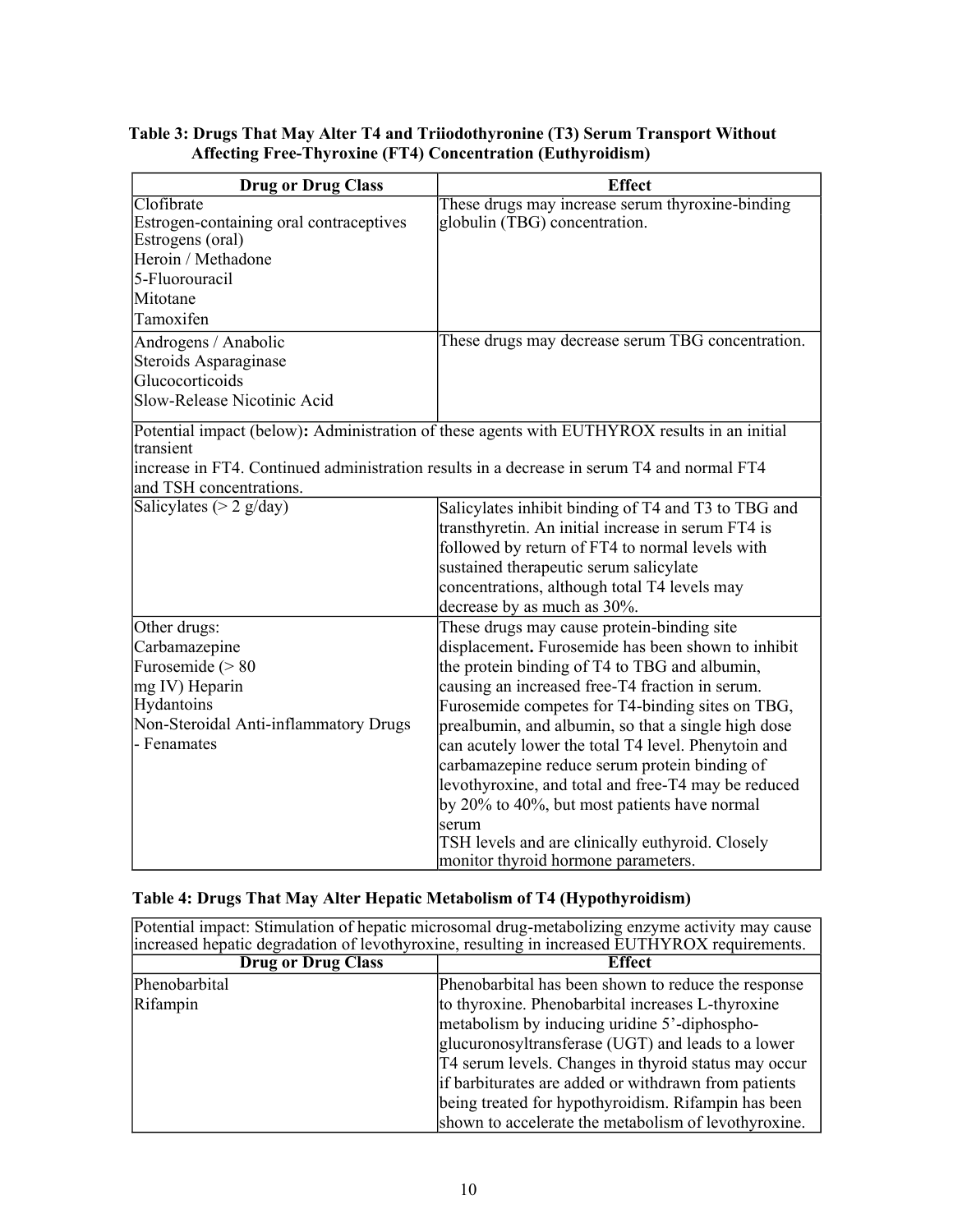### <span id="page-10-2"></span><span id="page-10-0"></span>**Table 5: Drugs That May Decrease Conversion of T4 to T3**

Potential impact: Administration of these enzyme inhibitors decreases the peripheral conversion of T4 to T3, leading to decreased T3 levels. However, serum T4 levels are usually normal but may occasionally be slightly increased.

| $\sigma$                                                         |                                                                                                                                                                                                                                                                                                                   |  |  |  |
|------------------------------------------------------------------|-------------------------------------------------------------------------------------------------------------------------------------------------------------------------------------------------------------------------------------------------------------------------------------------------------------------|--|--|--|
| <b>Drug or Drug Class</b>                                        | <b>Effect</b>                                                                                                                                                                                                                                                                                                     |  |  |  |
| Beta-adrenergic antagonists<br>(e.g.,  Propranolol > 160 mg/day) | In patients treated with large doses of propranolol $(>160$<br>$mg/day$ ), T3 and T4 levels change, TSH levels remain normal,<br>and patients are clinically euthyroid. Actions of particular<br>beta-adrenergic antagonists may be impaired when the<br>hypothyroid patient is converted to the euthyroid state. |  |  |  |
| Glucocorticoids<br>$(e.g.,$ Dexamethasone > 4 mg/day)            | Short-term administration of large doses of glucocorticoids<br>may decrease serum T3 concentrations by 30% with<br>minimal change in serum T4 levels. However, long-term<br>glucocorticoid therapy may result in slightly decreased T3<br>and T4 levels due to decreased TBG production (ee Table 3<br>above).    |  |  |  |
| Other:<br>Amiodarone                                             | Amiodarone inhibits peripheral conversion of<br>levothyroxine (T4) to triiodothyronine (T3) and may cause isolated<br>biochemical changes (increase in serumfree-T4, and decrease or<br>normal free-T3) in clinically euthyroid patients.                                                                         |  |  |  |

# <span id="page-10-1"></span>**7.2 Antidiabetic Therapy**

Addition of EUTHYROX therapy in patients with diabetes mellitus may worsen glycemic control and result in increased antidiabetic agent or insulin requirements. Carefully monitor glycemic control, especially when EUTHYROX is started, changed, or discontinued [see *Warnings and Precautions [\(5.5](#page-7-2))*].

#### **7.3 Oral Anticoagulants**

EUTHYROX increases the response to oral anticoagulant therapy. Therefore, a decrease in the dose of anticoagulant may be warranted with correction of the hypothyroid state or when the EUTHYROX dose is increased. Closely monitor coagulation tests to permit appropriate and timely dosage adjustments.

#### **7.4 Digitalis Glycosides**

EUTHYROX may reduce the therapeutic effects of digitalis glycosides. Serum digitalis glycoside levels may decrease when a hypothyroid patient becomes euthyroid, necessitating an increase in the dose of digitalis glycosides.

# **7.5 Antidepressant Therapy**

Concurrent use of tricyclic (e.g., amitriptyline) or tetracyclic (e.g., maprotiline) antidepressants and EUTHYROX may increase the therapeutic and toxic effects of both drugs, possibly due to increased receptor sensitivity to catecholamines. Toxic effects may include increased risk of cardiac arrhythmias and central nervous system stimulation. EUTHYROX may accelerate the onset of action of tricyclics. Administration of sertraline in patients stabilized on EUTHYROX may result in increased EUTHYROX requirements.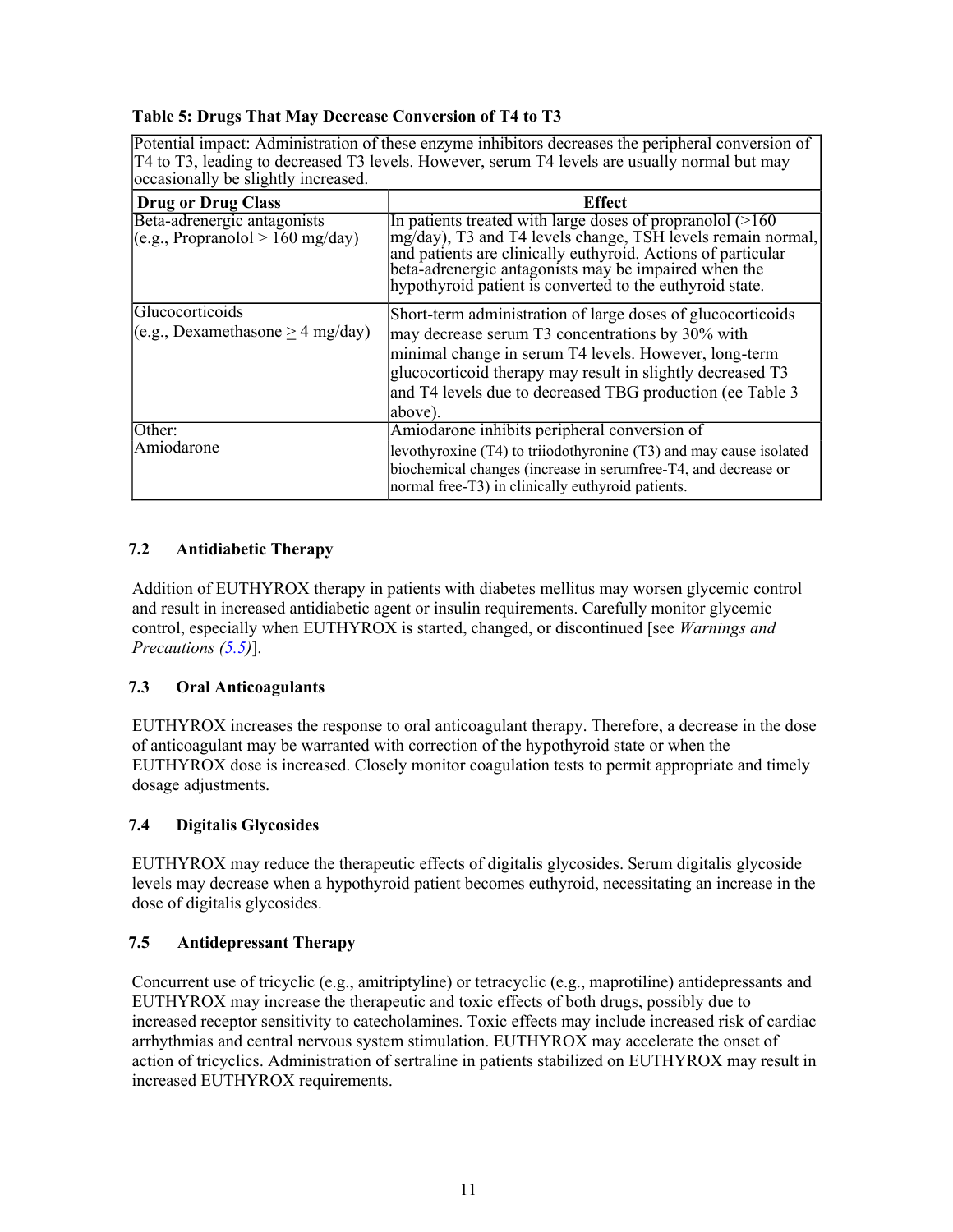### <span id="page-11-1"></span><span id="page-11-0"></span>**7.6 Ketamine**

Concurrent use of ketamine and EUTHYROX may produce marked hypertension and tachycardia. Closely monitor blood pressure and heart rate in these patients.

## <span id="page-11-3"></span>**7.7 Sympathomimetics**

Concurrent use of sympathomimetics and EUTHYROX may increase the effects of sympathomimetics or thyroid hormone. Thyroid hormones may increase the risk of coronary insufficiency when sympathomimetic agents are administered to patients with coronary artery disease.

# **7.8 Tyrosine-Kinase Inhibitors**

Concurrent use of tyrosine-kinase inhibitors such as imatinib may cause hypothyroidism. Closely monitor TSH levels in such patients.

# <span id="page-11-2"></span>**7.9 Drug-Food Interactions**

Consumption of certain foods may affect EUTHYROX absorption thereby necessitating adjustments in dosing [see *Dosage and Administration [\(2.1\)](#page-2-2)*]. Soybean flour (infant formula), cottonseed meal, walnuts, and dietary fiber may bind and decrease the absorption of EUTHYROX from the gastrointestinal tract. Grapefruit juice may delay the absorption of levothyroxine and reduce its bioavailability.

# <span id="page-11-4"></span>**7.10 Drug–Laboratory Test Interactions**

Consider changes in TBG concentration when interpreting  $T_4$  and  $T_3$  values. Measure and evaluate unbound (free) hormone and/or determine the free-T4 index (FT4I) in this circumstance. Pregnancy, infectious hepatitis, estrogens, estrogencontaining oral contraceptives, and acute intermittent porphyria increase TBG concentrations. Nephrosis, severe hypoproteinemia, severe liver disease, acromegaly, androgens and corticosteroids decrease TBG concentration. Familial hyper- or hypo-thyroxine binding globulinemias have been described, with the incidence of TBG deficiency approximating 1 in 9000.

# **8 USE IN SPECIFIC POPULATIONS**

# **8.1 Pregnancy**

# Risk Summary

Experience with levothyroxine use in pregnant women, including data from post-marketing studies, have not reported increased rates of major birth defects or miscarriages *(see Data).* There are risks to the mother and fetus associated with untreated hypothyroidism in pregnancy. Since thyroidstimulating hormone (TSH) levels may increase during pregnancy, TSH should be monitored and EUTHYROX dosage adjusted during pregnancy *(see Clinical Considerations).* There are no animal studies conducted with levothyroxine during pregnancy. EUTHYROX should not be discontinued during pregnancy and hypothyroidism diagnosed during pregnancy should be promptly treated.

The estimated background risk of major birth defects and miscarriage for the indicated population is unknown. In the U.S. general population, the estimated background risk of major birth defects and miscarriage in clinically recognized pregnancies is 2 to 4% and 15 to 20%, respectively.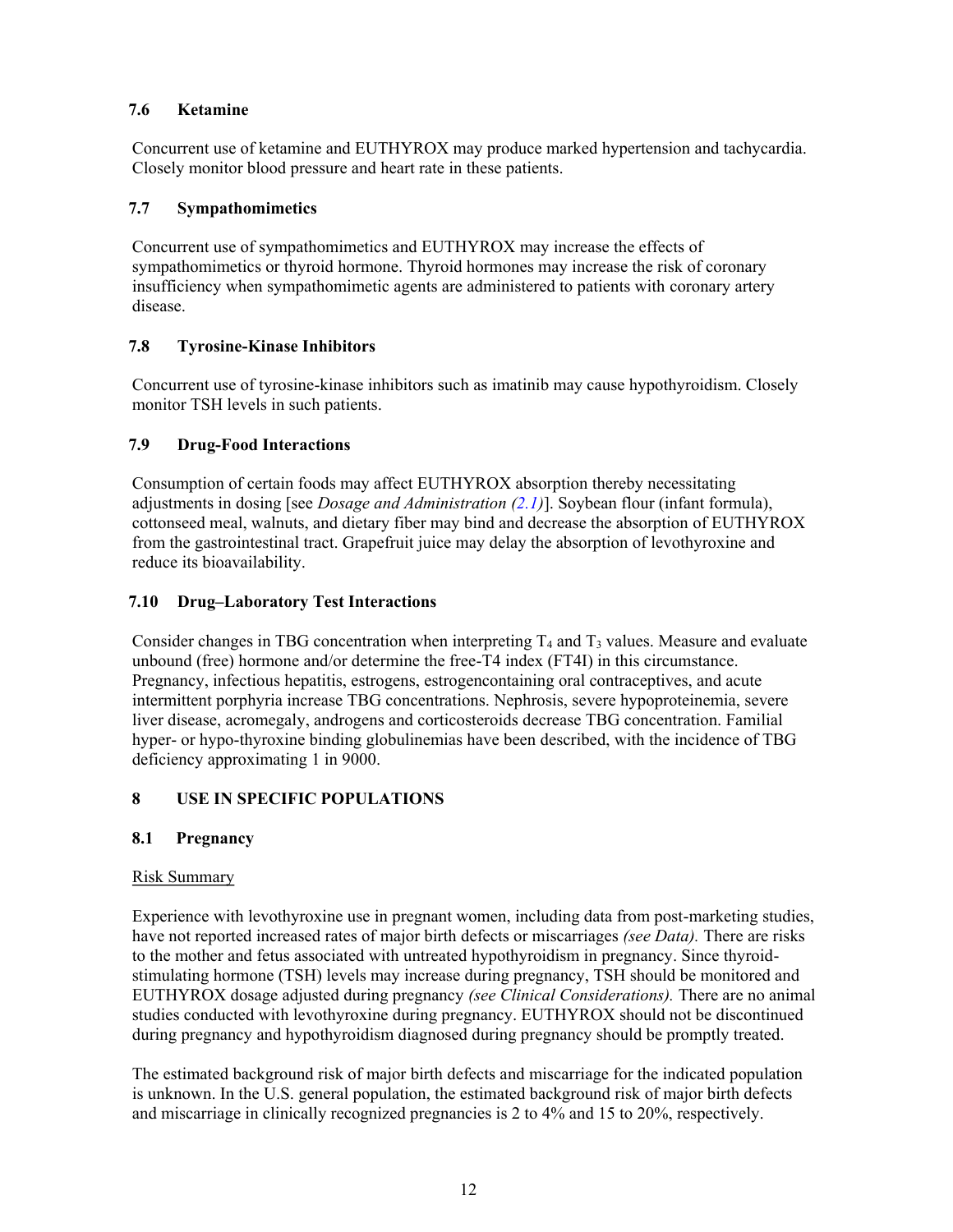## <span id="page-12-0"></span>Clinical Considerations *Disease-Associated Maternal and/or Embryo/Fetal Risk*

Maternal hypothyroidism during pregnancy is associated with a higher rate of complications, including spontaneous abortion, gestational hypertension, pre-eclampsia, stillbirth, and premature delivery. Untreated maternal hypothyroidism may have an adverse effect on fetal neurocognitive development.

#### *Dose Adjustments During Pregnancy and Postpartum Period*

Pregnancy may increase EUTHYROX requirements. Serum TSH level should be monitored and the EUTHYROX dosage adjusted during pregnancy. Since postpartum TSH levels are similar to preconception values, the EUTHYROX dosage should return to the pre-pregnancy dose immediately after delivery *[see Dosage and Administration [\(2.3](#page-3-1))].*

### Data

## *Human Data*

Levothyroxine is approved for use as a replacement therapy for hypothyroidism. There is a long experience of levothyroxine use in pregnant women, including data from post-marketing studies that have not reported increased rates of fetal malformations, miscarriages or other adverse maternal or fetal outcomes associated with levothyroxine use in pregnant women.

### **8.2 Lactation**

#### Risk Summary

Limited published studies report that levothyroxine is present in human milk. However, there is insufficient information to determine the effects of levothyroxine on the breastfed infant and no available information on the effects of levothyroxine on milk production. Adequate levothyroxine treatment during lactation may normalize milk production in hypothyroid lactating mothers. The developmental and health benefits of breastfeeding should be considered along with the mother's clinical need for EUTHYROX and any potential adverse effects on the breastfed infant from EUTHYROX or from the underlying maternal condition.

#### <span id="page-12-1"></span>**8.4 Pediatric Use**

The initial dose of EUTHYROX varies with age and body weight. Dosing adjustments are based on an assessment of the individual patient's clinical and laboratory parameters [see *Dosage and Administration (2.3,[2.4\)](#page-5-1)*].

In children in whom a diagnosis of permanent hypothyroidism has not been established, discontinue EUTHYROX administration for a trial period, but only after the child is at least 3 years of age. Obtain serum T4 and TSH levels at the end of the trial period, and use laboratory test results and clinical assessment to guide diagnosis and treatment, if warranted.

# Congenital Hypothyroidism *[see Dosage and Administration (2.3,2.4)]*

Rapid restoration of normal serum  $T_4$  concentrations is essential for preventing the adverse effects of congenital hypothyroidism on intellectual development as well as on overall physical growth and maturation. Therefore, initiate EUTHYROX therapy immediately upon diagnosis. Levothyroxine is generally continued for life in these patients.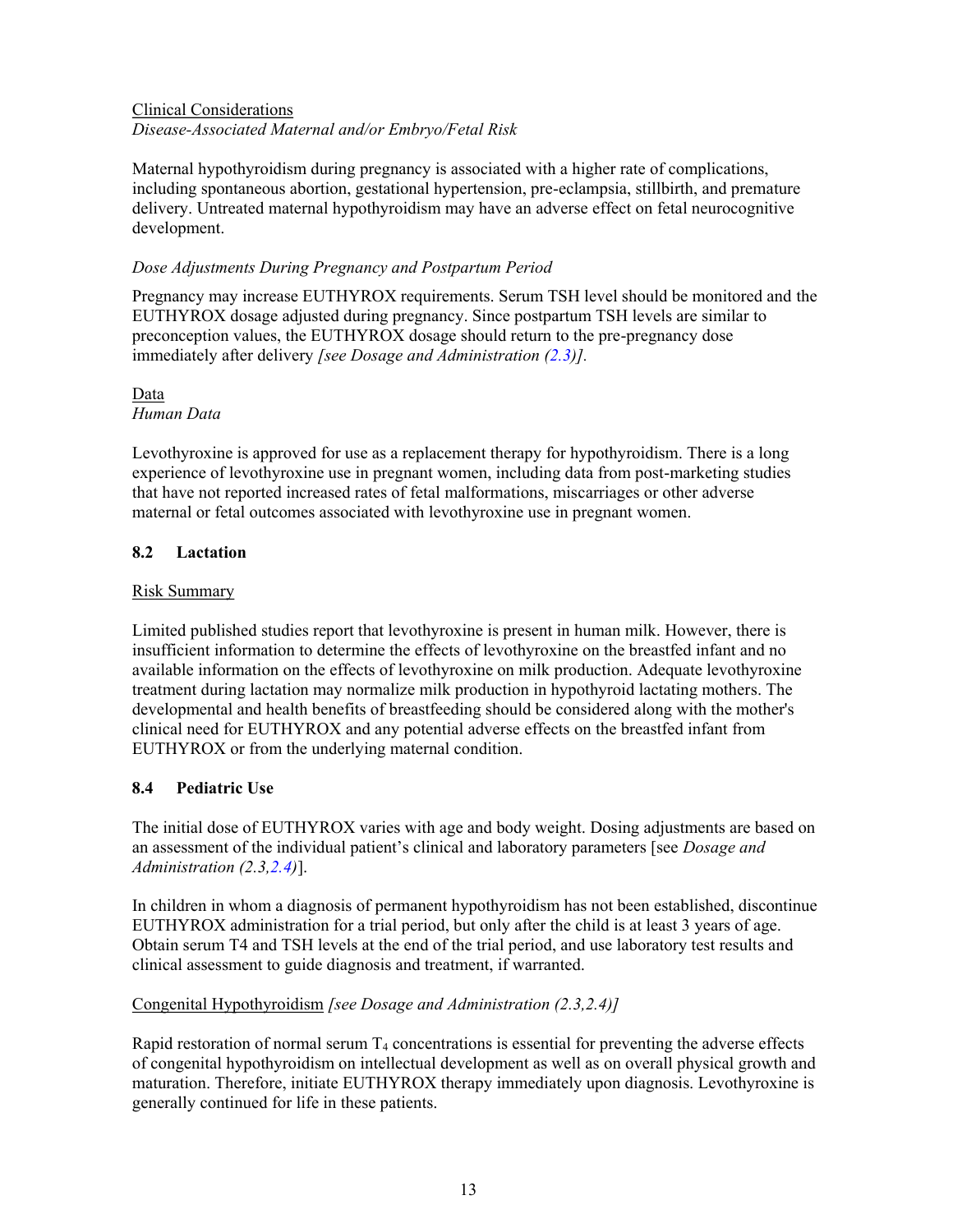<span id="page-13-0"></span>Closely monitor infants during the first 2 weeks of EUTHYROX therapy for cardiac overload, arrhythmias, and aspiration from avid suckling.

Closely monitor patients to avoid undertreatment or overtreatment. Undertreatment may have deleterious effects on intellectual development and linear growth. Overtreatment has been associated with craniosynostosis in infants, may adversely affect the tempo of brain maturation, and accelerate the bone age, with resultant premature closure of the epiphyses and compromised adult stature.

#### Acquired Hypothyroidism in Pediatric Patients

Closely monitor patients to avoid undertreatment and overtreatment. Undertreatment may result in poor school performance due to impaired concentration and slowed mentation and in reduced adult height. Overtreatment may accelerate the bone age and result in premature epiphyseal closure and compromised adult stature.

Treated children may manifest a period of catch-up growth, which may be adequate in some cases to normalize adult height. In children with severe or prolonged hypothyroidism, catch-up growth may not be adequate to normalize adult height.

# <span id="page-13-2"></span>**8.5 Geriatric Use**

Because of the increased prevalence of cardiovascular disease among the elderly, initiate EUTHYROX at less than the full replacement dose *[see Warnings and Precautions ([5.1\)](#page-6-4)* and *Dosage and Administration ([2.3\)](#page-3-1)]*. Atrial arrhythmias can occur in elderly patients. Atrial fibrillation is the most common of the arrhythmias observed with levothyroxine overtreatment in the elderly.

# <span id="page-13-1"></span>**10 OVERDOSAGE**

The signs and symptoms of overdosage are those of hyperthyroidism [See *Warnings and Precautions [\(5.4](#page-7-1))* and *Adverse Reactions* (6)]. In addition, confusion and disorientation may occur. Cerebral embolism, shock, coma, and death have been reported. Seizures occurred in a 3 year-old child ingesting 3.6 mg levothyroxine. Symptoms may not necessarily be evident or may not appear until several days after ingestion of levothyroxine sodium.

Reduce the EUTHYROX dose or discontinue temporarily if signs or symptoms of overdosage occur. Initiate appropriate supportive treatment as dictated by the patient's medical status.

For current information on the management of poisoning or overdosage, contact the National Poison Control Center at 1-800-222-1222 or www.poison.org.

#### **11 DESCRIPTION**

EUTHYROX contains the active ingredient, levothyroxine, a synthetic crystalline levothyroxine  $(T<sub>4</sub>)$  in sodium salt form. It is chemically designated as  $L=3,3^{\circ},5,5^{\circ}$ -tetraiodothyronine monosodium hydrate. Synthetic  $T_4$  is identical in chemical structure to the  $T_4$  produced in the human thyroid gland. Levothyroxine sodium has the molecular formula C15H10I4NNaO4 • *x*H2O, molecular weight of 798.85 (anhydrous), and structural formula as shown: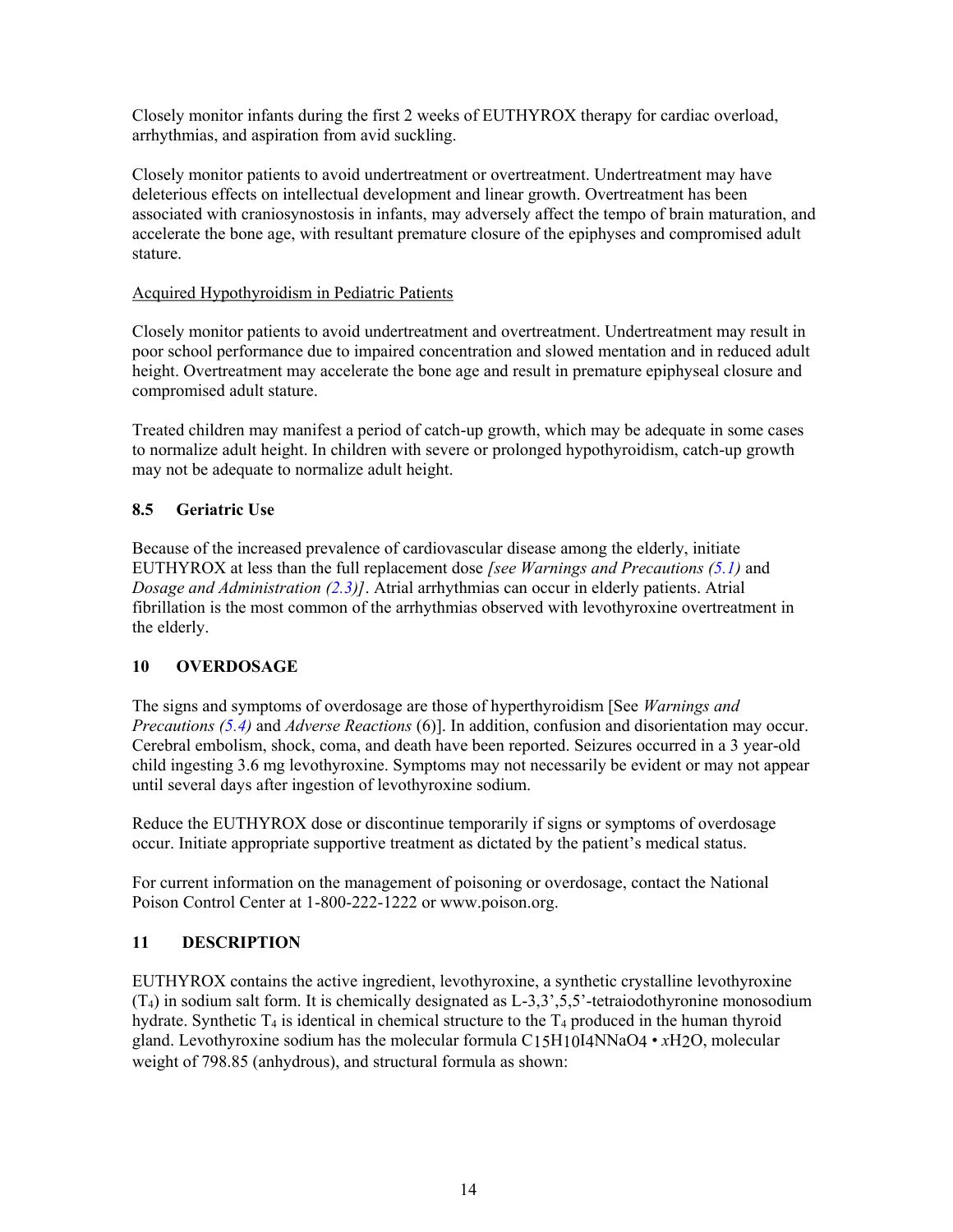<span id="page-14-1"></span><span id="page-14-0"></span>

EUTHYROX tablets for oral administration are supplied in the following strengths: 25 mcg, 50 mcg, 75 mcg, 88 mcg, 100 mcg, 112 mcg, 125 mcg, 137 mcg, 150 mcg, 175 mcg, and 200 mcg. Inactive ingredients citric acid anhydrous, corn starch, gelatin, magnesium stearate, mannitol, sodium croscarmellose.

#### **12 CLINICAL PHARMACOLOGY**

#### **12.1 Mechanism of Action**

Thyroid hormones exert their physiologic actions through control of DNA transcription and protein synthesis. Triiodothyronine (T3) and L-thyroxine (T4) diffuse into the cell nucleus and bind to thyroid receptor proteins attached to DNA. This hormone nuclear receptor complex activates gene transcription and synthesis of messenger RNA and cytoplasmic proteins.

The physiological actions of thyroid hormones are produced predominantly by T3, the majority of which (approximately 80%) is derived from T4 by deiodination in peripheral tissues.

#### **12.2 Pharmacodynamics**

Oral levothyroxine sodium is a synthetic T4 hormone that exerts the same physiologic effect as endogenous T4, thereby maintaining normal T4 levels when a deficiency is present.

#### <span id="page-14-2"></span>**12.3 Pharmacokinetics**

#### Absorption

Absorption of orally administered  $T_4$  from the gastrointestinal tract ranges from 40% to 80%. The majority of the levothyroxine dose is absorbed from the jejunum and upper ileum. The relative bioavailability of EUTHYROX tablets, compared to an equal nominal dose of oral levothyroxine sodium solution, is approximately 99%.  $T_4$  absorption is increased by fasting, and decreased in malabsorption syndromes and by certain foods such as soybeans. Dietary fiber decreases bioavailability of T4. Absorption may also decrease with age. In addition, many drugs and foods affect T<sup>4</sup> absorption [see *Drug Interactions ([7](#page-8-3))*].

#### Distribution

Circulating thyroid hormones are greater than 99% bound to plasma proteins, including thyroxinebinding globulin (TBG), thyroxine-binding prealbumin (TBPA), and thyroxine-binding albumin (TBA), whose capacities and affinities vary for each hormone. The higher affinity of both TBG and TBPA for  $T_4$  partially explains the higher serum levels, slower metabolic clearance, and longer half-life of  $T_4$  compared to  $T_3$ . Protein-bound thyroid hormones exist in reverse equilibrium with small amounts of free hormone. Only unbound hormone is metabolically active. Many drugs and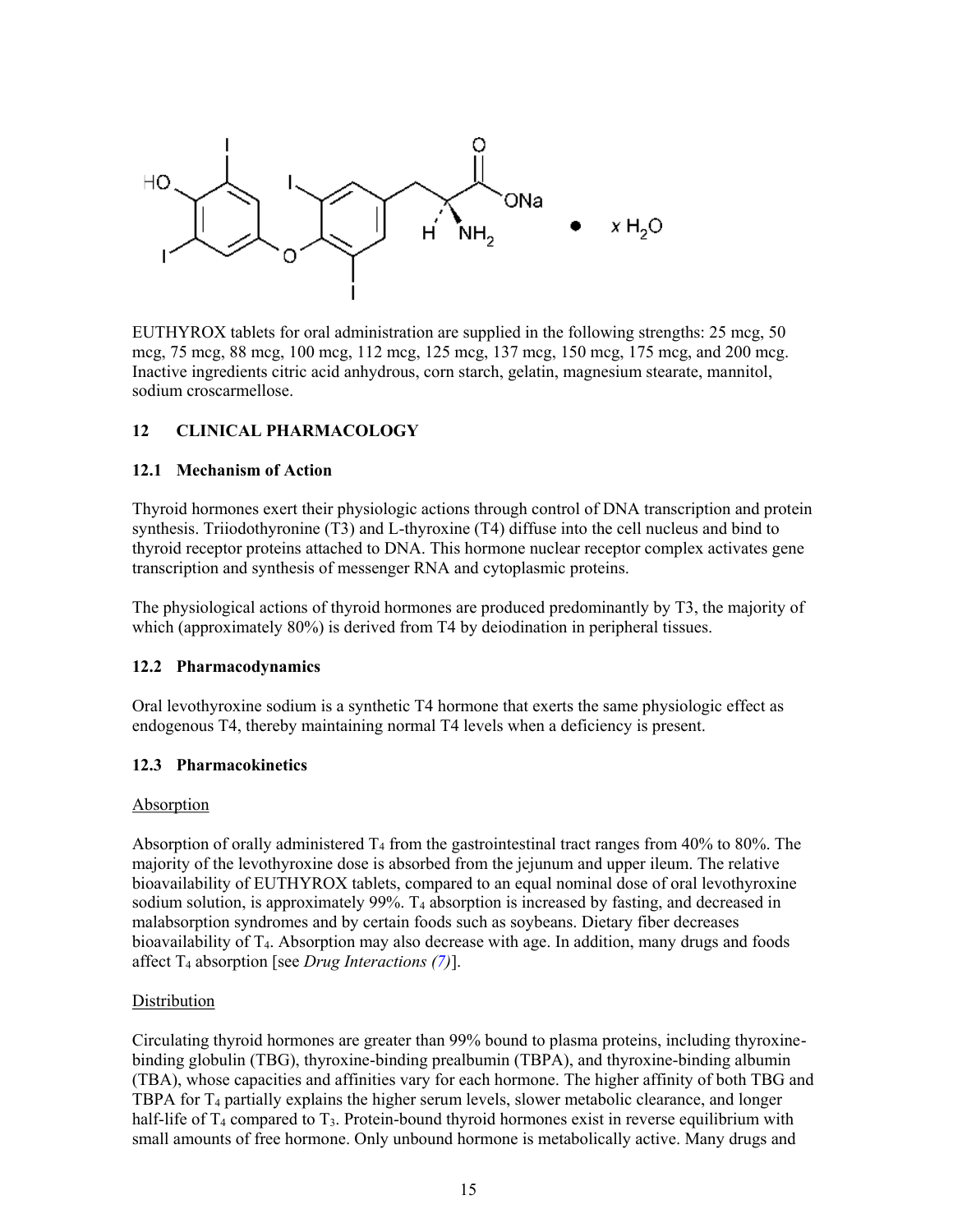physiologic conditions affect the binding of thyroid hormones to serum proteins [see *Drug Interactions ([7](#page-8-3))*]. Thyroid hormones do not readily cross the placental barrier [see *Use in Specific Populations [\(8.1](#page-11-4))*].

#### Elimination

### *Metabolism*

T<sup>4</sup> is slowly eliminated (Table 6). The major pathway of thyroid hormone metabolism is through sequential deiodination. Approximately 80% of circulating  $T_3$  is derived from peripheral  $T_4$  by monodeiodination. The liver is the major site of degradation for both  $T_4$  and  $T_3$ , with  $T_4$ deiodination also occurring at a number of additional sites, including the kidney and other tissues. Approximately 80% of the daily dose of  $T_4$  is deiodinated to yield equal amounts of  $T_3$  and reverse  $T_3$  (rT<sub>3</sub>). T<sub>3</sub> and rT<sub>3</sub> are further deiodinated to diiodothyronine. Thyroid hormones are also metabolized via conjugation with glucuronides and sulfates and excreted directly into the bile and gut where they undergo enterohepatic recirculation.

| Table 6: Pharmacokinetic Parameters of Thyroid Hormones in Euthyroid Patients |  |  |  |
|-------------------------------------------------------------------------------|--|--|--|
|                                                                               |  |  |  |

| <b>Hormone</b>        | <b>Ratio</b> in<br>Thyroglobulin | <b>Biologic</b><br>Potency | $t\frac{1}{2}$<br>(days) | <b>Protein Binding</b><br>$(\frac{6}{6})^2$ |  |
|-----------------------|----------------------------------|----------------------------|--------------------------|---------------------------------------------|--|
| Levothyroxine $(T_4)$ | $10 - 20$                        |                            | $6 - 71$                 | 99.96                                       |  |
| Liothyronine $(T_3)$  |                                  |                            |                          | 99.5                                        |  |

<sup>1</sup> 3 to 4 days in hyperthyroidism, 9 to 10 days in hypothyroidism

2 Includes TBG, TBPA, and TBA

#### *Excretion*

Thyroid hormones are primarily eliminated by the kidneys. A portion of the conjugated hormone reaches the colon unchanged and is eliminated in the feces. Approximately 20% of  $T_4$  is eliminated in the stool. Urinary excretion of  $T_4$  decreases with age.

# <span id="page-15-1"></span><span id="page-15-0"></span>**13 NONCLINICAL TOXICOLOGY**

# **13.1 Carcinogenesis, Mutagenesis, Impairment of Fertility**

Animal studies have not been performed to evaluate the carcinogenic potential, mutagenic potential, or effects on fertility of levothyroxine.

# <span id="page-15-2"></span>**16 HOW SUPPLIED/STORAGE AND HANDLING**

EUTHYROX (levothyroxine sodium) tablets are uncoated, off-white, round and flat on both sides with a beveled edge, and a dividing score on both sides available as: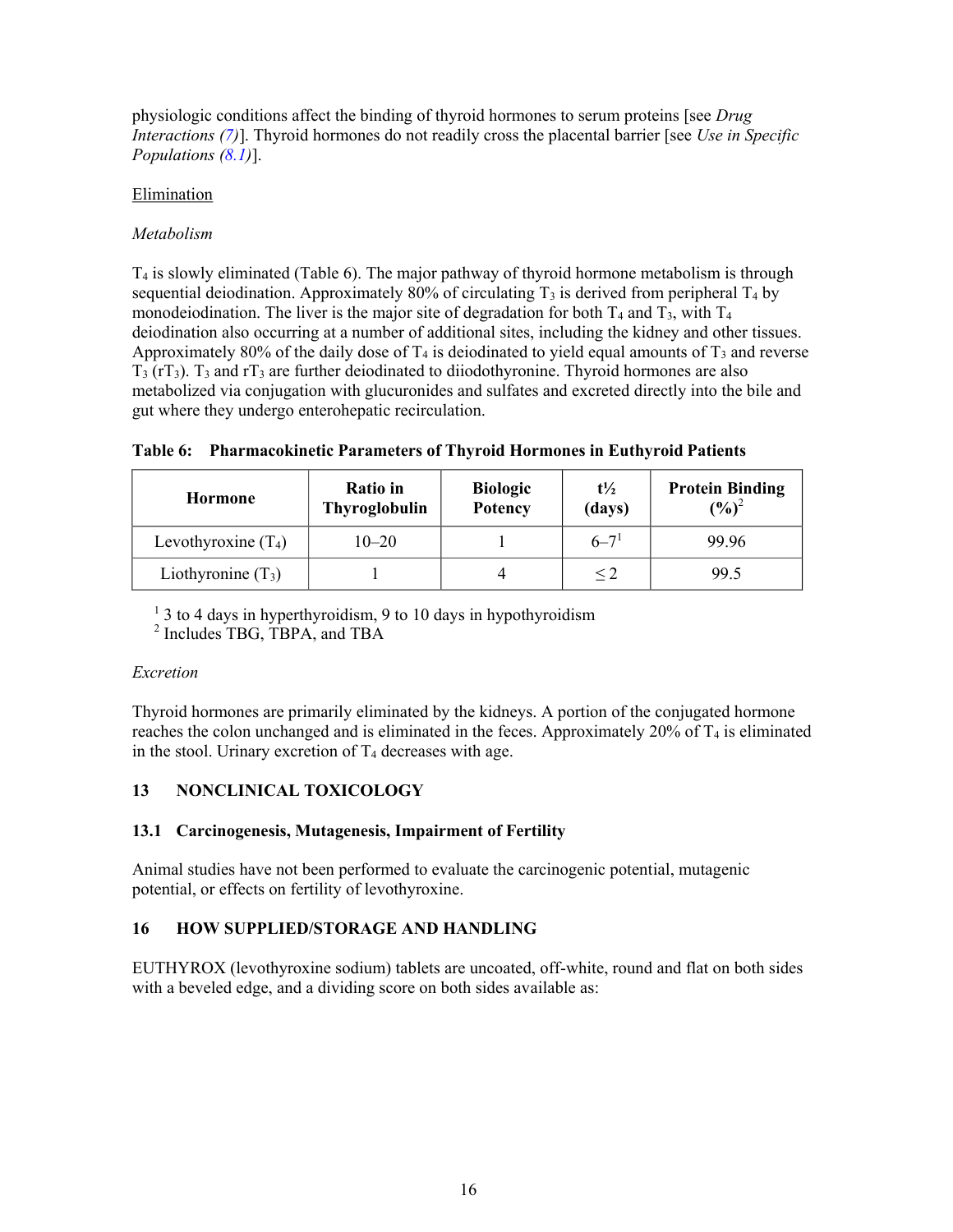<span id="page-16-0"></span>

| <b>Tablet</b><br><b>Strength</b> | <b>Tablet</b><br><b>Markings</b> | <b>Carton Marking</b><br>and Blister<br><b>Packaging Color</b> | <b>NDC</b><br>30-count<br>carton | <b>NDC</b><br>90-count<br>carton |
|----------------------------------|----------------------------------|----------------------------------------------------------------|----------------------------------|----------------------------------|
| $25 \text{~mag}$                 | "EM" and<br>" $25"$              | Orange                                                         | <b>NDC 72305-</b><br>$025 - 30$  | NDC 72305-<br>025-90             |
| $50 \text{~mg}$                  | "EM" and<br>"50"                 | White                                                          | <b>NDC 72305-</b><br>050-30      | <b>NDC 72305-</b><br>050-90      |
| 75 mcg                           | "EM" and<br>475"                 | Purple                                                         | <b>NDC 72305-</b><br>075-30      | <b>NDC</b> 72305-<br>075-90      |
| 88 mcg                           | "EM" and<br>"88"                 | Olive                                                          | <b>NDC 72305-</b><br>088-30      | <b>NDC 72305-</b><br>088-90      |
| $100$ mcg                        | "EM" and<br>"100"                | Yellow                                                         | <b>NDC 72305-</b><br>100-30      | <b>NDC 72305-</b><br>100-90      |
| $112 \text{ meg}$                | "EM" and<br>" $112"$             | Rose                                                           | <b>NDC 72305-</b><br>112-30      | <b>NDC 72305-</b><br>112-90      |
| $125 \text{ mg}$                 | "EM" and<br>" $125"$             | <b>Brown</b>                                                   | <b>NDC 72305-</b><br>125-30      | <b>NDC 72305-</b><br>125-90      |
| $137 \text{ meg}$                | "EM" and<br>"137"                | Turquoise                                                      | <b>NDC 72305-</b><br>137-30      | NDC 72305-<br>137-90             |
| $150 \text{ mg}$                 | "EM" and<br>" $150"$             | Blue                                                           | <b>NDC 72305-</b><br>150-30      | <b>NDC 72305-</b><br>150-90      |
| $175 \text{ meg}$                | "EM" and<br>"175"                | Lilac                                                          | <b>NDC 72305-</b><br>175-30      | NDC 72305-<br>175-90             |
| $200 \text{~mg}$                 | "EM" and<br>"200"                | Pink                                                           | NDC 72305-<br>200-30             | NDC 72305-<br>200-90             |

Each 30-count carton contains 30 tablets with 2 blister packs. Each 90-count carton contains 90 tablets with 6 blister packs. Each blister pack contains 15 tablets placed in individual cavities.

Store between 20°C to 25°C (68°F to 77°F), with excursions permitted between 15°C to 30°C (59°F to 86°F). Protect from light and moisture, avoid heat. Do not separate the individual cavities containing the tablet from the intact blister and do not remove the individual tablets from blister packaging until ready to use.

# **17 PATIENT COUNSELING INFORMATION**

Inform the patient of the following information to aid in the safe and effective use of EUTHYROX:

*Dosing and Administration*

- Instruct patients to take EUTHYROX only as directed by their healthcare provider.
- Instruct patients to take EUTHYROX as a single dose, preferably on an empty stomach, one-half to one hour before breakfast.
- Inform patients that agents such as iron and calcium supplements and antacids can decrease the absorption of levothyroxine. Instruct patients not to take EUTHYROX tablets within 4 hours of these agents.
- Instruct patients to notify their healthcare provider if they are pregnant or breastfeeding or are thinking of becoming pregnant while taking EUTHYROX.

# *Important Information*

Inform patients that it may take several weeks before they notice an improvement in